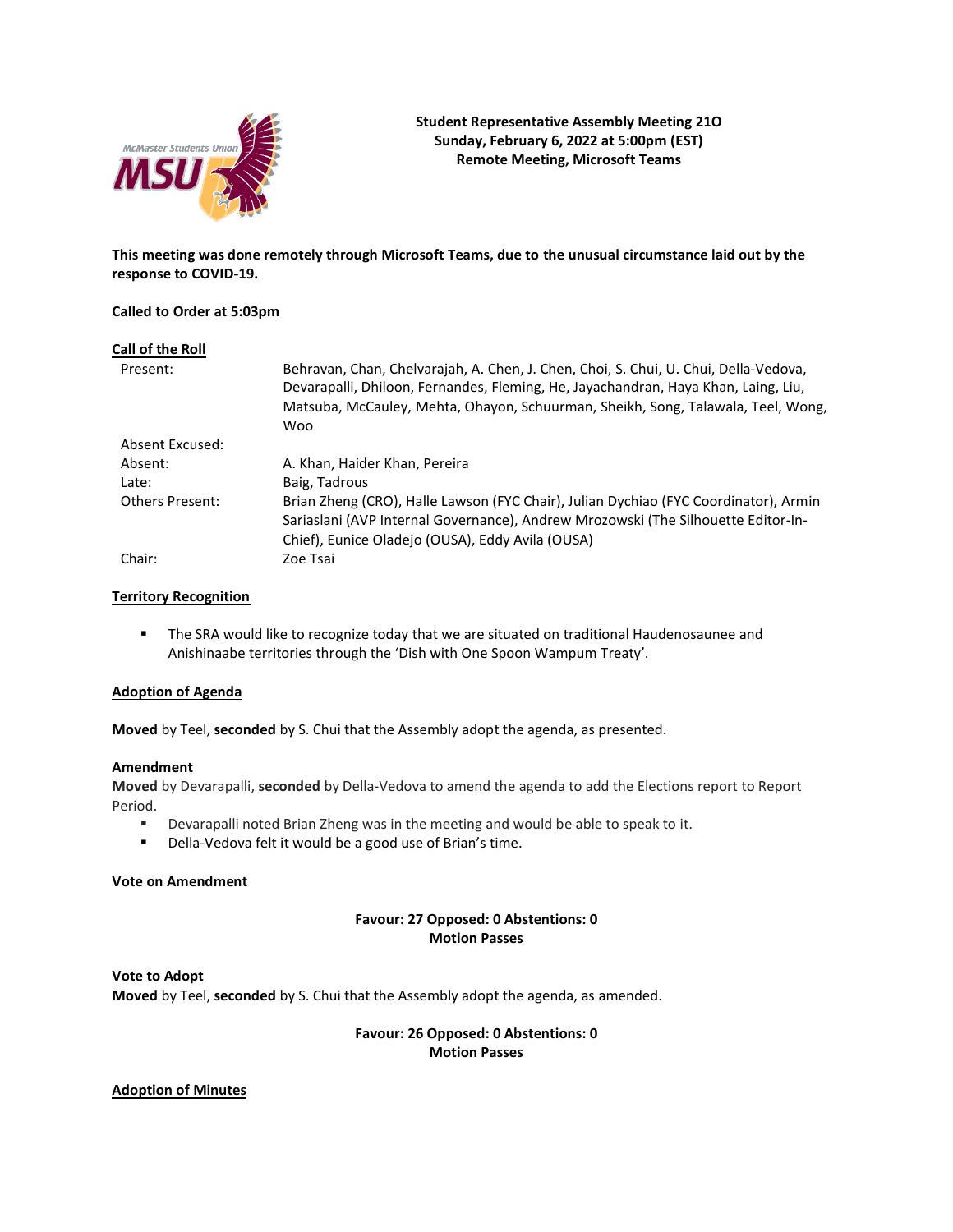**Moved** by Baig, **seconded** by S. Chui that the assembly adopt the SRA minutes for SRA 21N – January 23, 2022, as circulated.

- Baig noted the minutes looked good.
- S. Chui thanked V. Scott for the job well done.

### **Vote on Motion**

# **Favour: 28 Opposed: 0 Abstentions: 0 Motion Passes**

#### **Announcements from the Chair**

**• The Chair welcomed everyone to SRA meeting 210. They reminded Assembly members to submit their** reports on time and to vote during each motion. They reminded members to mute themselves if they were not speaking and to turn on their video if they were speaking, for the sake of the live stream. The Chair advised all non-Assembly members to fill out the Observer's List.

#### **Delegation From the Floor**

#### **Set Parameters**

**Moved** by S. Chui, **seconded** by Dhiloon that the Assembly adopt the following presentation parameters for the Delegation:

- **■** 10 minutes for presentation and 5 minutes for questions.
- S. Chui was excited to hear the presentation and felt 10 minutes was enough.
- Dhiloon agreed that 10 minutes would be enough.

### **Vote on Parameters**

# **Favour: 29 Opposed: 0 Abstentions: 0 Motion Passes**

### **1. Ontario Undergraduate Student Alliance (OUSA)**

■ Eddy Avila and Eunice Oladejo summarized the presentation.

#### **Questions**

■ Teel asked how SRA members could get more involved in OUSA. Eunice answered there were a lot of opportunities in terms of article and blog writing and said they would share the contact email. Eunice added one could also be a Student Union delegate at the General Assemblies which involved reading, editing, and providing feedback on policy papers. Eddy added that internships were also an option and that they would be having two separate internships that would be shared with steering committee members to share with the broader community.

#### **Report Period**

- **1. First Year Council – report not submitted**
	- Halle Lawson **summarized the report.**
- **2. Nursing Caucus – report circulated**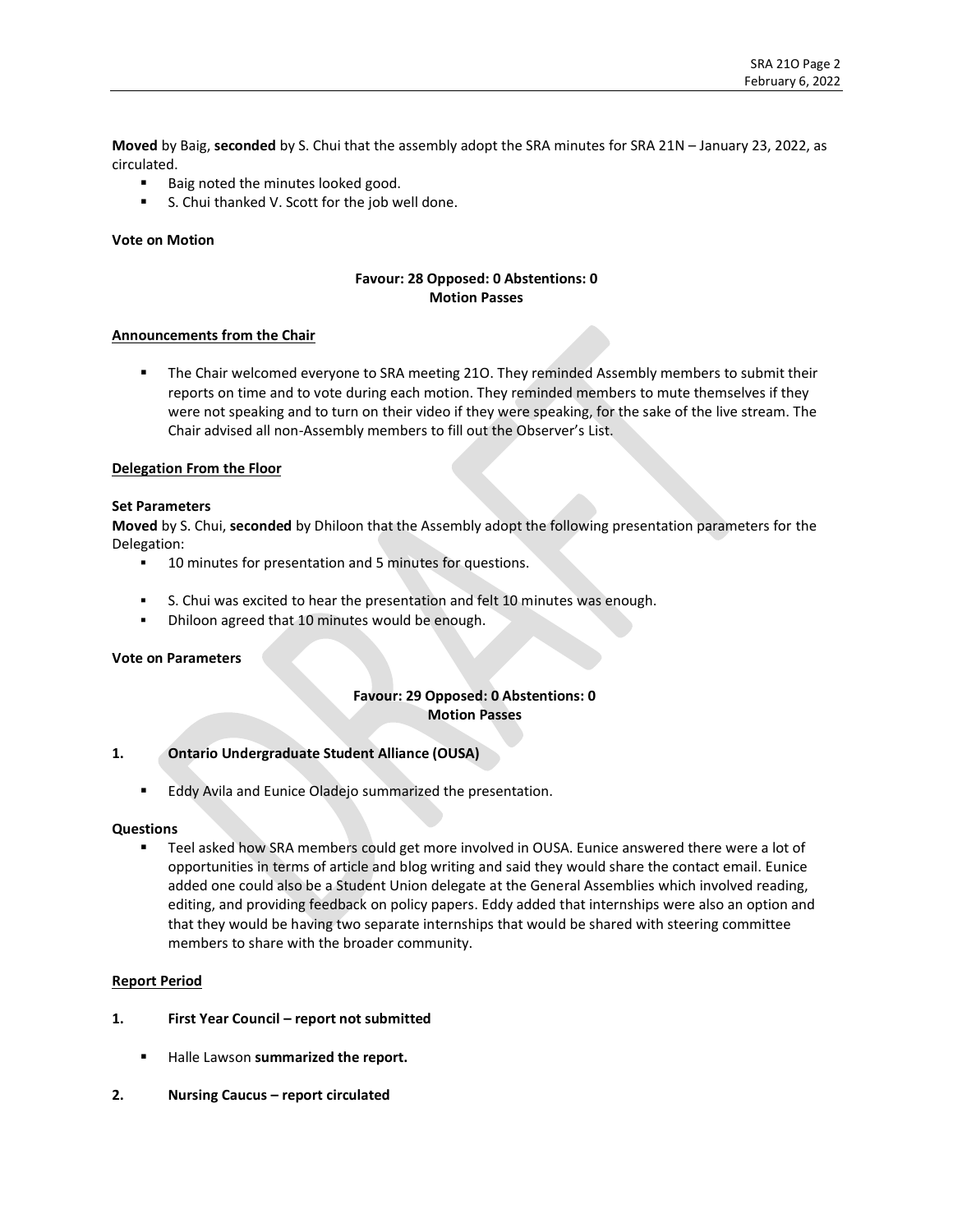Liu summarized the report.

# **3. Science Caucus – Dhiloon presented**

**•** Dhiloon summarized the report.

### **4. Social Science Caucus – Choi presented**

■ Choi summarized the report.

# **5. Municipal Affairs Committee – report circulated**

■ McCauley summarized the report.

# **6. University Affairs Committee – report circulated**

Baig summarized the report.

# **7. Executive Board – report circulated**

■ Baig summarized the report.

# **8. President – report not submitted**

Della-Vedova advised that UCRU's lobby week went well and some topics discussed were: mental health, student finances and educational support. They added that they had been working on pieces for return to campus including: MSAF, aiming for consistency across faculties to ensure students were supported equally, safety in classes, and rapid test access. They added that had been looking at Welcome Week funding as there were concerns from President's Council. They mentioned hiring for a Clubs Administrator was underway. They noted they were putting together a proposal for Avenue to Learn. They advised that a challenge was coming back from a Leave of Absence as things were very busy.

### **9. Campus Media Adhoc Committee Reports – Della-Vedova presented**

Della-Vedova summarized the reports.

### **10. Elections Report – report circulated**

**■** Brian Zheng summarized the report.

### **Questions**

■ Teel asked how the formula output correlated with the number of seats. Brian Zheng answered that every faculty division started with one seat. They added that after the total membership of the division was entered, the formula output is produced and then the one original seat is added, which then equals the number of seats (rounded).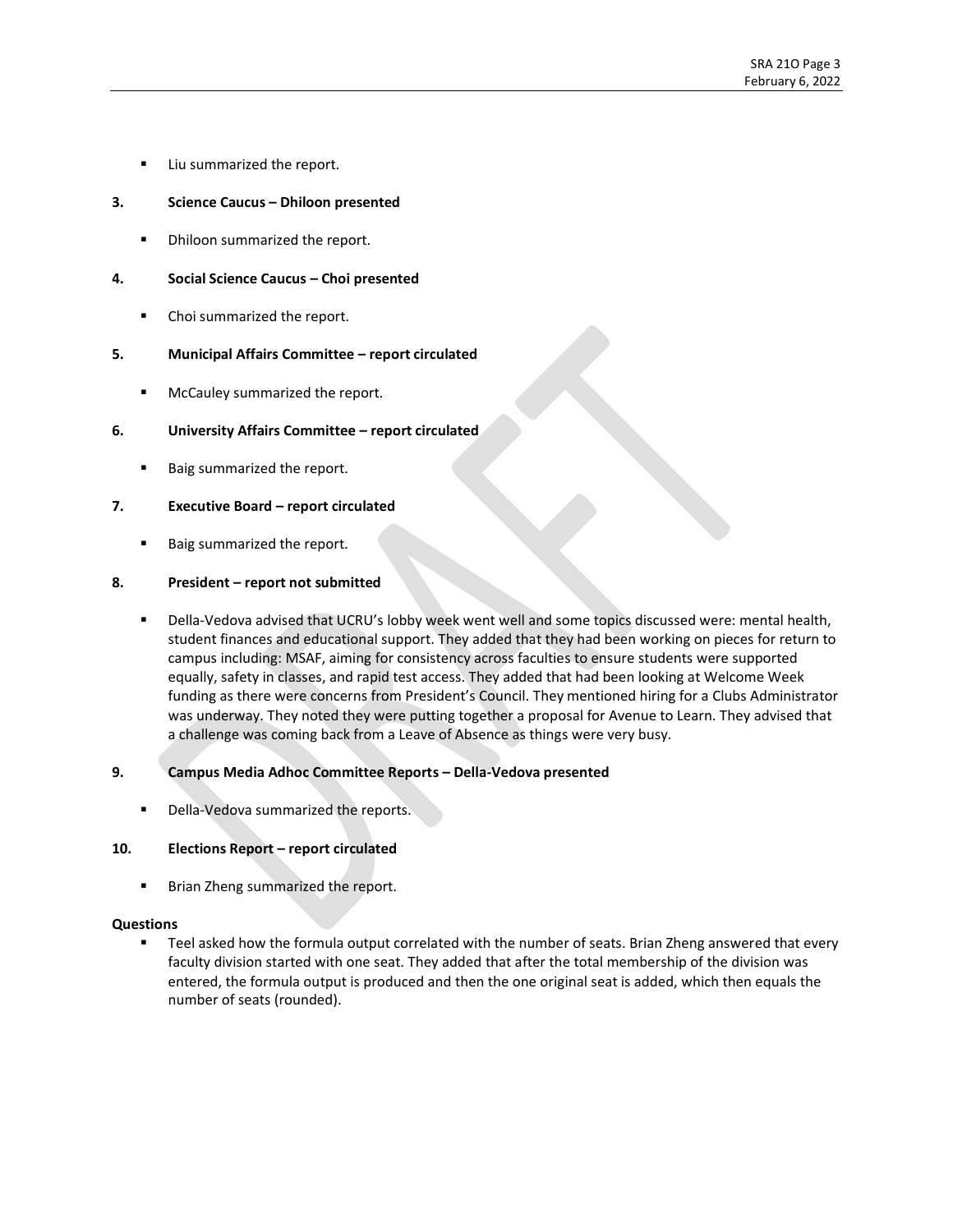# **Information Period**

■ No information was shared.

# **Question Period**

- S. Chui advised their caucus reached out to University Technology Services (UTS) who informed that students' G Suite accounts were closing that day. They asked if this had been confirmed as the web site said that for active students, the accounts should close in Spring 2022.
- **■** Della-Vedova informed that if anyone had any questions about UTS, they could reach out to themselves.

# **Business**

# **1. Operating Policy –** *The Silhouette*

**Moved** by Della-Vedova, **seconded** by Baig that the Assembly approve the proposed amendments to Operating Policy – *The Silhouette*, as circulated.

- Della-Vedova explained that the main section changes were around personnel structures reflecting recommendations from the Campus Media Adhoc Committee - specifically a FT Staff role to support *The Silhouette* as a whole, along with a few roles that *The Silhouette* had evolved past.
- Baig noted they were a part of the Campus Media Adhoc Committee for a while and encouraged Assembly members to review the report as it was a very lengthy process.
- Della-Vedova ceded their time to Andrew Mrozowski. A. Mrozowski stated that a lot of the changes proposed were things that had been discussed at length at the Campus Media Adhoc Committee. They added that they'd seen a strong lack of support for the Editor-in-Chief role as it was a Student Opportunity Position (SOP) in charge of 30 people. They added a lot of the recommendations were to ensure there was someone to help carry forward historical knowledge, what worked well/didn't work well. A. Mrozowski added they had consulted with other media organizations as well as past Editor-in-Chief's and that all staff supported the changes.

### **Vote on Motion**

# **Favour: 27 Opposed: 0 Abstentions: 0 Motion Passes**

# **2. Operating Policy –** *The Silhouette* **Board of Publication**

**Moved** by Della-Vedova, **seconded** by Fleming that the Assembly approve the proposed amendments to Operating Policy – *The Silhouette* Board of Publication, as circulated.

Della-Vedova noted that due to making the changes to The Silhouette OP, other updates need to be made for this specific OP. They informed the main changes were surrounding the addition of the new role.

### **Vote on Motion**

# **Favour: 27 Opposed: 0 Abstentions: 0 Motion Passes**

### **3. Operating Policy – Document Management**